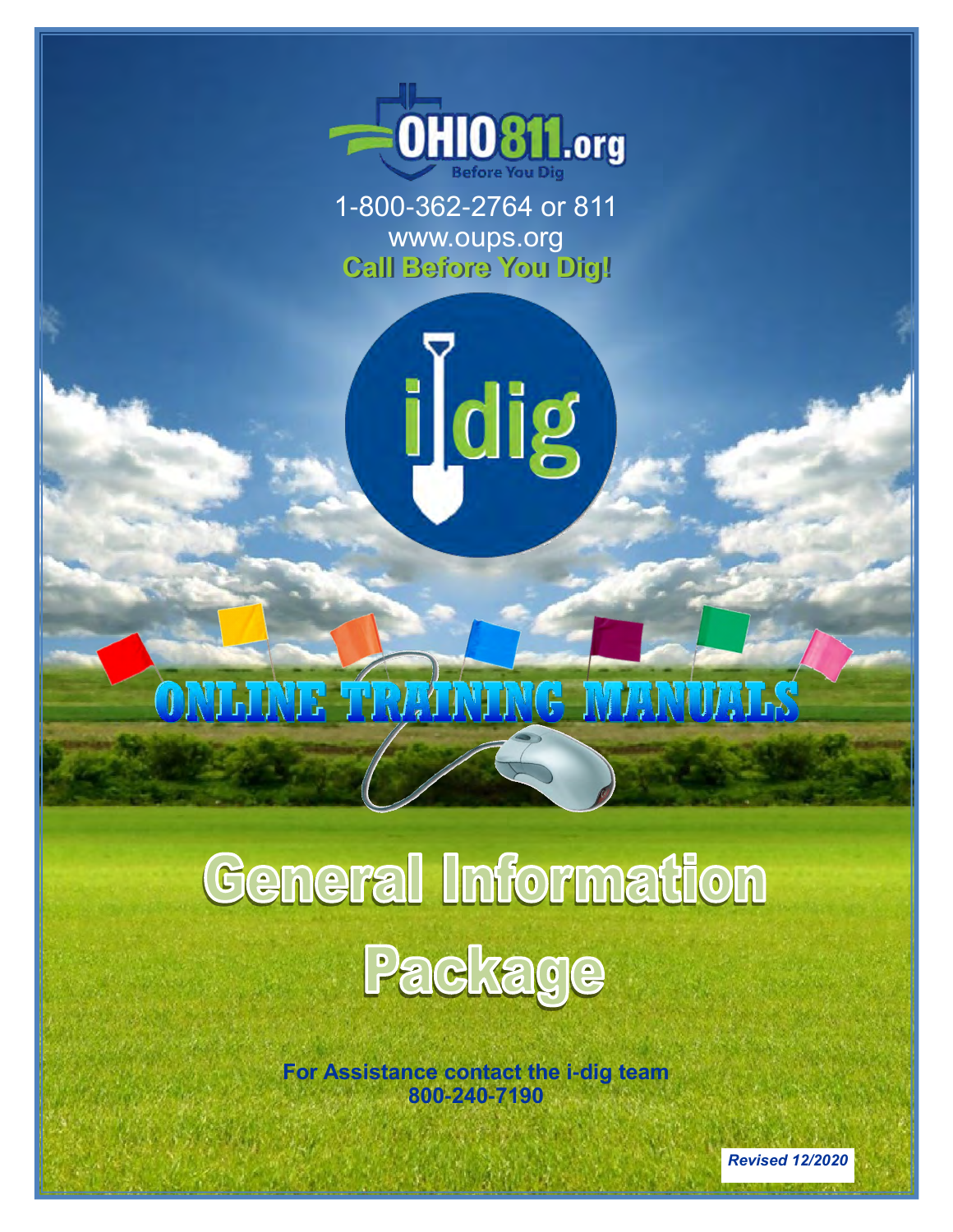## TABLE OF CONTENTS

|                     | Utility Line Type & Group                      | 3       |
|---------------------|------------------------------------------------|---------|
|                     | <b>Conversions &amp; Measurements</b>          | 4       |
|                     | <b>Street Type Endings &amp; Abbreviations</b> | $5 - 7$ |
|                     | <b>Holiday Schedule</b>                        | $8 - 9$ |
| <b>Julian Dates</b> |                                                |         |
|                     | <b>Perpetual Dates</b>                         | 10      |
|                     | Leap Years                                     | 11      |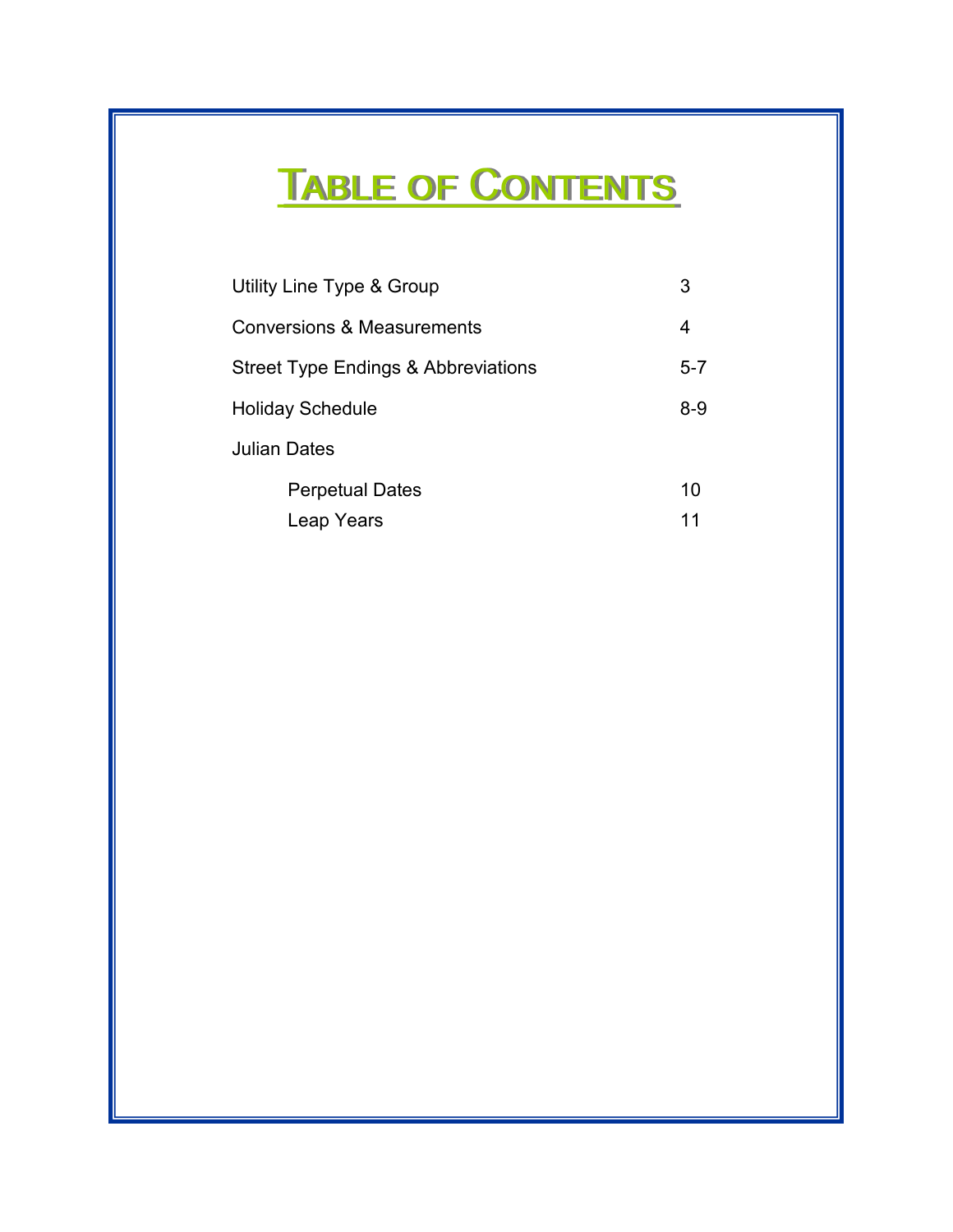| <b>Utility Line Type &amp; Group</b> |                                                            |  |  |  |  |  |
|--------------------------------------|------------------------------------------------------------|--|--|--|--|--|
| Group 1 - Gas                        | Gas — Gas                                                  |  |  |  |  |  |
|                                      | GNPL - Gaseous Nitrogen Pipeline                           |  |  |  |  |  |
|                                      | LFGP - Landfill Gas Pipeline                               |  |  |  |  |  |
|                                      | LFGT - Landfill Gas Transmission                           |  |  |  |  |  |
|                                      | LQGS — Liquid Pipeline (Gas)                               |  |  |  |  |  |
|                                      | LQOG - Liquid Pipeline (Gas & Oil)                         |  |  |  |  |  |
|                                      | LQPE - Liquid Pipeline (Petroleum)                         |  |  |  |  |  |
|                                      | LQPL - Liquid Pipeline                                     |  |  |  |  |  |
|                                      | NGDS - Natural Gas Distribution                            |  |  |  |  |  |
|                                      | NGPL - Natural Gas Pipeline                                |  |  |  |  |  |
|                                      | PPNG - Propane Gas                                         |  |  |  |  |  |
|                                      | STML - Steam Line                                          |  |  |  |  |  |
| <b>Group 2 - Electric</b>            | ELEC - Electric                                            |  |  |  |  |  |
|                                      | STLT - Street Lights                                       |  |  |  |  |  |
|                                      | TRAF - Traffic                                             |  |  |  |  |  |
|                                      | TRPT - Transportation                                      |  |  |  |  |  |
|                                      | STRT - Streets                                             |  |  |  |  |  |
| Group 3 - Phone                      | PHON - Phone                                               |  |  |  |  |  |
|                                      | LPHN - Intrastate Phone                                    |  |  |  |  |  |
|                                      | IPHN - Interstate Phone                                    |  |  |  |  |  |
|                                      | LFOP - Intrastate Fiber Optic & Phone                      |  |  |  |  |  |
|                                      | TCOM - Telecommunications                                  |  |  |  |  |  |
|                                      | <b>Group 4 – Fiber Optic LBFR</b> – Intrastate Fiber Optic |  |  |  |  |  |
|                                      | IFBR - Interstate Fiber Optic                              |  |  |  |  |  |
|                                      | IFOP - Intrastate Fiber Optic & Phone                      |  |  |  |  |  |
|                                      | <b>TCOM</b> — Telecommunications                           |  |  |  |  |  |
| Group 5 - Water                      | WATR - Water                                               |  |  |  |  |  |
|                                      | WSWR - Water/Sewer                                         |  |  |  |  |  |
|                                      | WSTR - Water/Sewer/Traffic                                 |  |  |  |  |  |
|                                      | IRRG - Irrigation Lines                                    |  |  |  |  |  |

|                 | <b>Utility Line Type &amp; Group</b>    |  |  |  |  |
|-----------------|-----------------------------------------|--|--|--|--|
| Group 6 - Sewer | SFWR - Sewer                            |  |  |  |  |
|                 | SNSW — Sanitary Sewer                   |  |  |  |  |
|                 | STSR - Storm Sewer                      |  |  |  |  |
|                 | SWRM - Sanitary/Storm Sew-<br>er        |  |  |  |  |
|                 | CULV - Culvert                          |  |  |  |  |
|                 | DRTL - Drain Tile                       |  |  |  |  |
|                 | WWTR - Wastewater                       |  |  |  |  |
|                 | WSWR - Water/Sewer                      |  |  |  |  |
|                 | WSTR - Water/Sewer/Traffic              |  |  |  |  |
| Group 7 - Cable | CATV - Cable Television                 |  |  |  |  |
|                 | CTVI - Cable Television/<br>Information |  |  |  |  |
| Group 0 - Info  | INFO - Information Only                 |  |  |  |  |
|                 | CTVI - Cable Television/<br>Information |  |  |  |  |

| <b>Miscellaneous</b>       |  |  |  |  |  |  |
|----------------------------|--|--|--|--|--|--|
| LOCT - Contractor Locator  |  |  |  |  |  |  |
| <b>ITEST</b> — Test Member |  |  |  |  |  |  |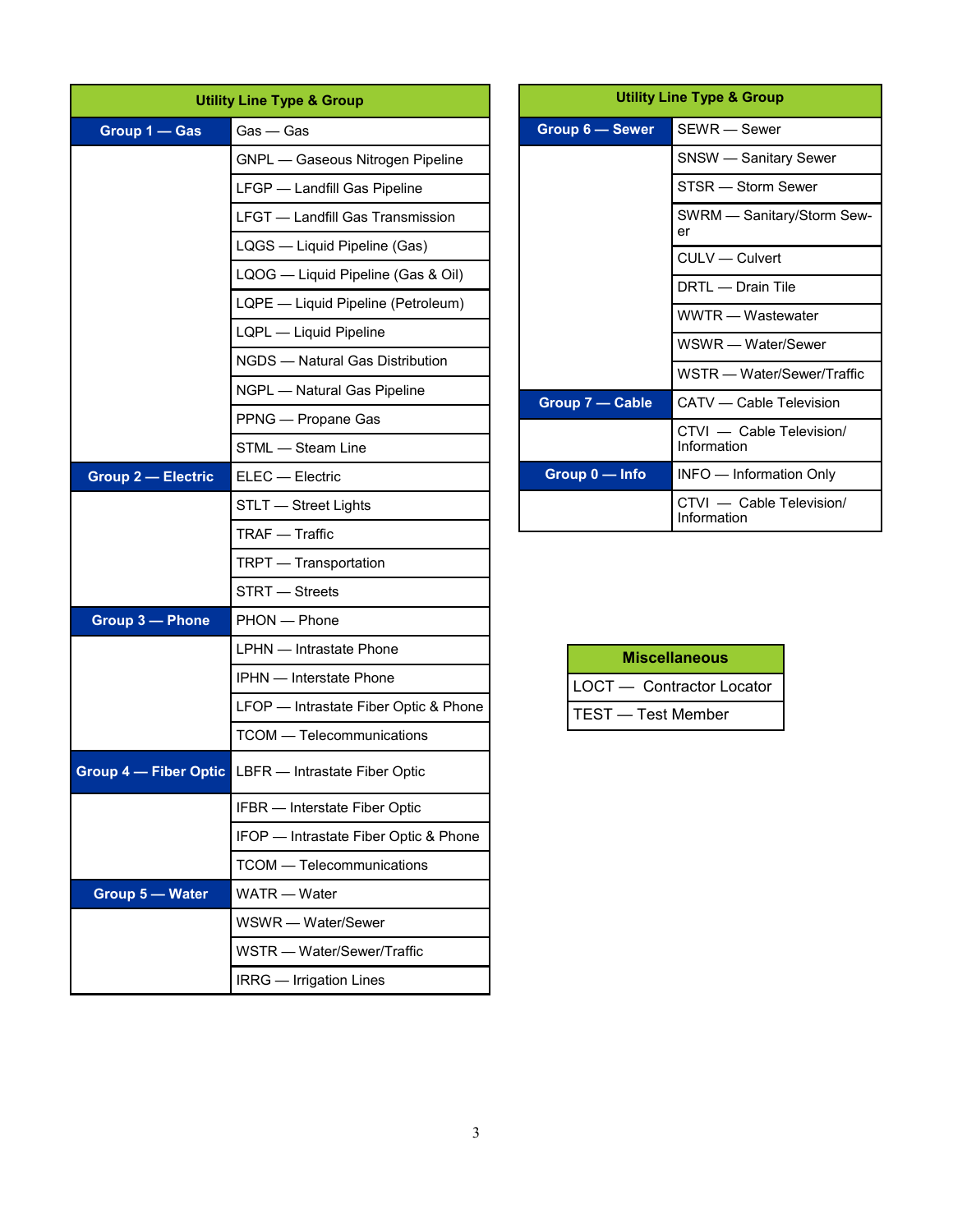| <b>Conversion</b> |      |                   |  |  |  |  |  |  |
|-------------------|------|-------------------|--|--|--|--|--|--|
| <b>Yards</b>      | Feet | <b>Miles</b>      |  |  |  |  |  |  |
| 100               | 300  | 0.06              |  |  |  |  |  |  |
| 150               | 450  | 0.09              |  |  |  |  |  |  |
| 200               | 600  | 0.11              |  |  |  |  |  |  |
| 250               | 750  | $\overline{0.14}$ |  |  |  |  |  |  |
| 300               | 900  | 0.17              |  |  |  |  |  |  |
| 350               | 1050 | 0.20              |  |  |  |  |  |  |
| 400               | 1200 | 0.23              |  |  |  |  |  |  |
| 450               | 1350 | 0.26              |  |  |  |  |  |  |
| 500               | 1500 | 0.28              |  |  |  |  |  |  |
| 550               | 1650 | 0.31              |  |  |  |  |  |  |
| 600               | 1800 | 0.34              |  |  |  |  |  |  |
| 650               | 1950 | 0.37              |  |  |  |  |  |  |
| 700               | 2100 | 0.40              |  |  |  |  |  |  |
| 750               | 2250 | 0.43              |  |  |  |  |  |  |
| 800               | 2400 | 0.45              |  |  |  |  |  |  |
| 850               | 2550 | 0.48              |  |  |  |  |  |  |
| 900               | 2700 | 0.51              |  |  |  |  |  |  |
| 950               | 2850 | 0.54              |  |  |  |  |  |  |
| 1000              | 3000 | 0.57              |  |  |  |  |  |  |
| 1050              | 3150 | 0.60              |  |  |  |  |  |  |
| 1100              | 3300 | 0.63              |  |  |  |  |  |  |
| 1150              | 3450 | 0.65              |  |  |  |  |  |  |
| 1200              | 3600 | 0.68              |  |  |  |  |  |  |
| 1250              | 3750 | 0.71              |  |  |  |  |  |  |
| 1300              | 3900 | 0.74              |  |  |  |  |  |  |
| 1350              | 4050 | 0.77              |  |  |  |  |  |  |
| 1400              | 4200 | 0.80              |  |  |  |  |  |  |
| 1450              | 4350 | 0.82              |  |  |  |  |  |  |
| 1500              | 4500 | 0.85              |  |  |  |  |  |  |
| 1550              | 4650 | 0.88              |  |  |  |  |  |  |
| 1600              | 4800 | 0.91              |  |  |  |  |  |  |
| 1650              | 4950 | 0.94              |  |  |  |  |  |  |
| 1700              | 5100 | 0.97              |  |  |  |  |  |  |
| 1750              | 5250 | 0.99              |  |  |  |  |  |  |
| 1800              | 5400 | 1.02              |  |  |  |  |  |  |
| 1850              | 5550 | 1.05              |  |  |  |  |  |  |
| 1900              | 5700 | 1.08              |  |  |  |  |  |  |
| 1950              | 5850 | 1.11              |  |  |  |  |  |  |
| 2000              | 6000 | 1.14              |  |  |  |  |  |  |

| <b>Conversion</b> |                      |  |  |  |  |  |  |  |
|-------------------|----------------------|--|--|--|--|--|--|--|
| <b>Miles</b>      | Feet                 |  |  |  |  |  |  |  |
| 1/10 of a mile    | .10 miles or 528 ft  |  |  |  |  |  |  |  |
| $2/10$ of a mile  | .20 miles or 1056 ft |  |  |  |  |  |  |  |
| 3/10 of a mile    | .30 miles or 1584 ft |  |  |  |  |  |  |  |
| 4/10 of a mile    | .40 miles or 2112 ft |  |  |  |  |  |  |  |
| 5/10 of a mile    | .50 miles or 2640 ft |  |  |  |  |  |  |  |
| 6/10 of a mile    | .60 miles or 3168 ft |  |  |  |  |  |  |  |
| $7/10$ of a mile  | .70 miles or 3696 ft |  |  |  |  |  |  |  |
| 8/10 of a mile    | .80 miles or 4224 ft |  |  |  |  |  |  |  |
| 9/10 of a mile    | .90 miles or 4752 ft |  |  |  |  |  |  |  |
| $1/16$ of a mile  | 110 yards or 330 ft  |  |  |  |  |  |  |  |
| $1/8$ of a mile   | 220 yards or 660 ft  |  |  |  |  |  |  |  |
| $2/3$ of a mile   | .66 miles or 3520 ft |  |  |  |  |  |  |  |
| 3/8 of a mile     | 660 yards or 1980 ft |  |  |  |  |  |  |  |
| 1/3 of a mile     | .33 miles or 1760 ft |  |  |  |  |  |  |  |
| 3/4 of a mile     | .75 miles or 3960 ft |  |  |  |  |  |  |  |
| $1/2$ of a mile   | .50 mile or 2640 ft  |  |  |  |  |  |  |  |
| 1/4 of a mile     | .25 mile or 1320 ft  |  |  |  |  |  |  |  |
| 1 mile            | 5280 ft              |  |  |  |  |  |  |  |

## **QuickMap — Zoom Levels**

| Zoom Levels are in<br><b>METERS</b> | <b>Conversion to</b><br>Feet |       |
|-------------------------------------|------------------------------|-------|
| Level 1                             | 1.640                        |       |
| Level 2                             | 1,000                        | 3,281 |
| 1,500<br>Level 3                    |                              | 4,921 |
| Level 4                             | 2,500                        | 8,202 |
| Level 5                             | 16.404                       |       |

## **Bulls Eye**

| Each black line is 100 feet |          |  |  |  |  |  |  |  |
|-----------------------------|----------|--|--|--|--|--|--|--|
| 1st Red Line                | 500 ft   |  |  |  |  |  |  |  |
| 2nd Red Line                | 1.000Ft  |  |  |  |  |  |  |  |
| Large Black Line            | .25 Mile |  |  |  |  |  |  |  |
| 2 Bulls Eyes                | .50 Mile |  |  |  |  |  |  |  |
| 3 Bulls Eyes                | .75 Mile |  |  |  |  |  |  |  |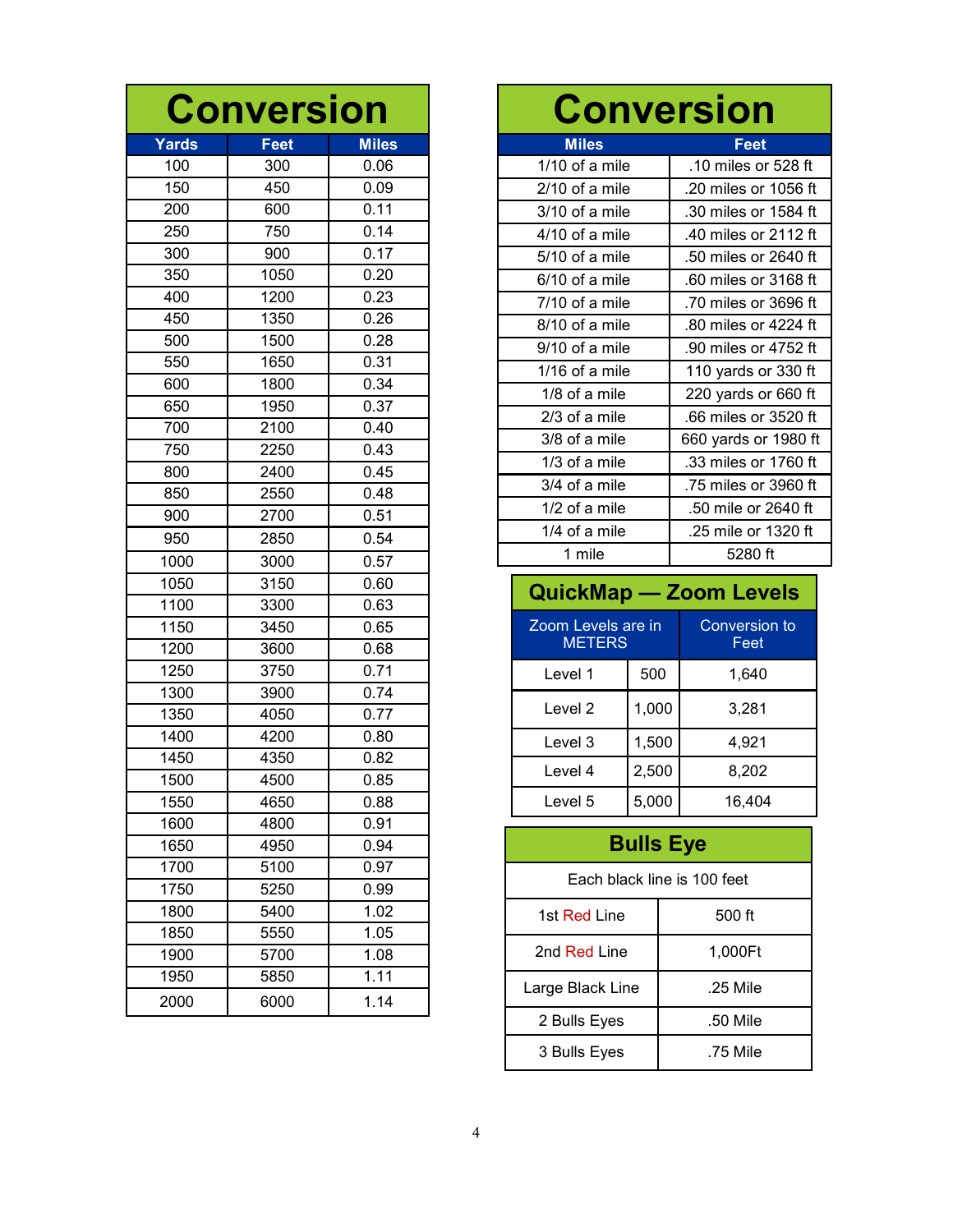| <b>Street Type Endings &amp; Street Name Abbreviations</b>              |                                                                                    |  |  |  |  |  |
|-------------------------------------------------------------------------|------------------------------------------------------------------------------------|--|--|--|--|--|
| <b>State Route</b>                                                      | S R # # #                                                                          |  |  |  |  |  |
| <b>U S Route</b>                                                        | U S # # #                                                                          |  |  |  |  |  |
| <b>Interstates</b>                                                      | 1# # #                                                                             |  |  |  |  |  |
| <b>Township Roads</b>                                                   | TWP RD $\#$ $\#$ $\#$                                                              |  |  |  |  |  |
|                                                                         | TWP RD $\# \# \#$ - (dash) letter or number                                        |  |  |  |  |  |
| <b>County Roads</b>                                                     | CTY RD $\#$ $\#$ $\#$                                                              |  |  |  |  |  |
|                                                                         | CTY RD $\# \# \#$ $-$ (dash) letter or number                                      |  |  |  |  |  |
| <b>Towns / Streets that are</b>                                         | Saint - St.                                                                        |  |  |  |  |  |
|                                                                         | $Fort - Ft$ .                                                                      |  |  |  |  |  |
|                                                                         | Mount - Mt.                                                                        |  |  |  |  |  |
|                                                                         | Point - Pt.                                                                        |  |  |  |  |  |
| <b>Numbered Streets</b>                                                 | $First - 1st$                                                                      |  |  |  |  |  |
|                                                                         | Second - 2nd                                                                       |  |  |  |  |  |
|                                                                         | $Third - 3rd$                                                                      |  |  |  |  |  |
|                                                                         | Fourteenth - 14th                                                                  |  |  |  |  |  |
|                                                                         | Fifteenth - 15th                                                                   |  |  |  |  |  |
|                                                                         | Sixteenth - 16th                                                                   |  |  |  |  |  |
|                                                                         | Hundred forty-second - 142nd                                                       |  |  |  |  |  |
|                                                                         | Two Hundred fifty fourth - 254th                                                   |  |  |  |  |  |
| <b>Mobile Home Parks</b>                                                | Complete Mobile Home Park Name                                                     |  |  |  |  |  |
|                                                                         | Street Name (MHP) Suffix                                                           |  |  |  |  |  |
| <b>Apartments</b>                                                       | <b>Complete Apartment Complex Name</b>                                             |  |  |  |  |  |
|                                                                         | Street Name (APTS) Suffix                                                          |  |  |  |  |  |
| Condominiums                                                            | Complete Condo Complex Name                                                        |  |  |  |  |  |
|                                                                         | Street name (CONDO) Suffix                                                         |  |  |  |  |  |
| <b>Private Roads/Drives</b>                                             | Private Rd # or Private Dr #                                                       |  |  |  |  |  |
|                                                                         |                                                                                    |  |  |  |  |  |
| <b>State Parks / Forest</b>                                             | State Park Rd # or State Forest Rd #                                               |  |  |  |  |  |
|                                                                         |                                                                                    |  |  |  |  |  |
| <b>Directional Prefix/Suffix</b><br>(North, South, East<br><b>West)</b> | $N-S-E-W$<br>$NE - NW - SE - SW$<br>(Just the letter(s) with NO period afterwards) |  |  |  |  |  |
| <b>Road name with dashes</b>                                            | Do not enter the dash                                                              |  |  |  |  |  |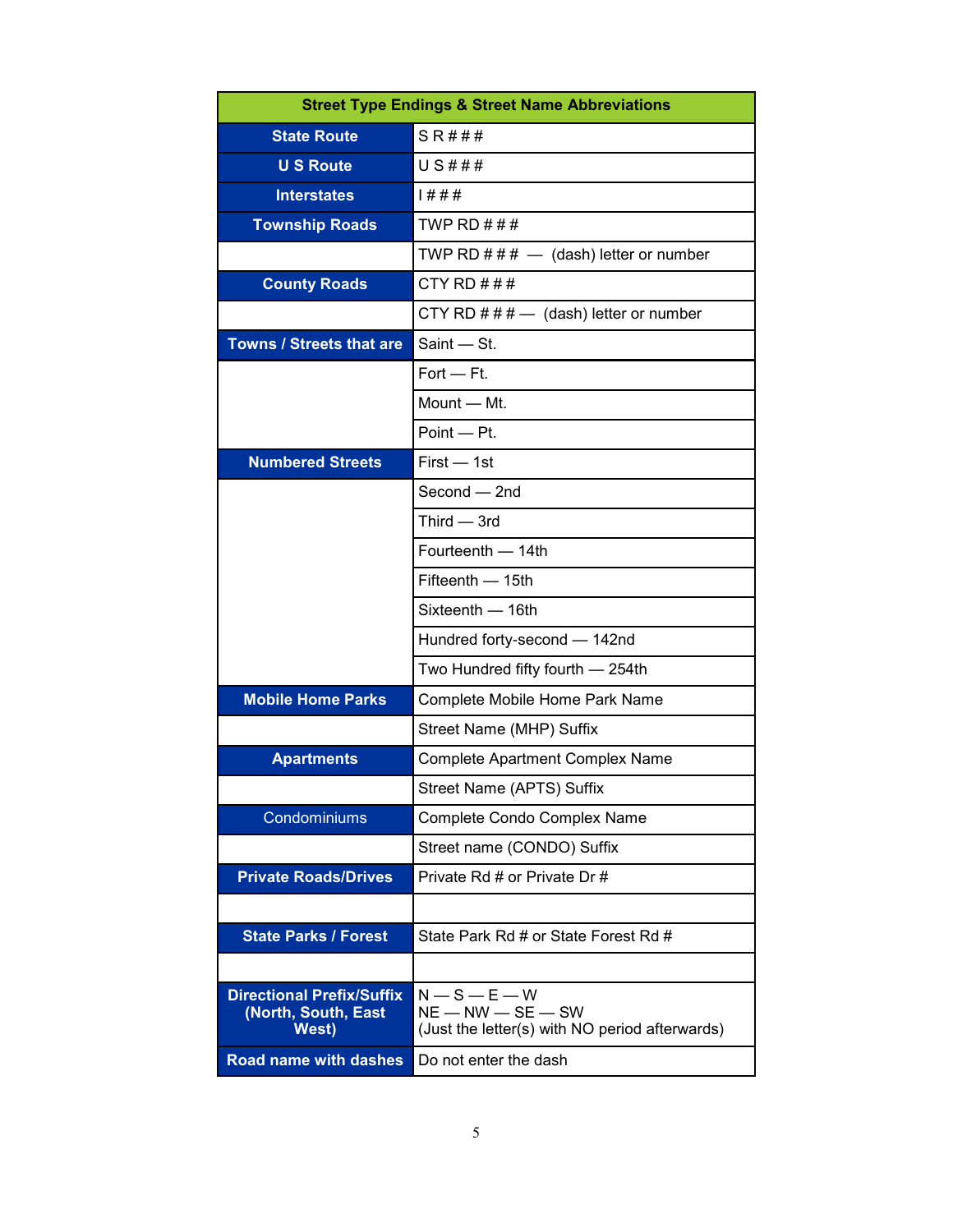| A                |             | <b>CROSSING</b><br><b>XING</b> |             | н                            |             |  |
|------------------|-------------|--------------------------------|-------------|------------------------------|-------------|--|
| ALLEY            | <b>ALY</b>  | <b>CROSSROAD</b>               | <b>XRD</b>  | <b>HARBOR</b>                | <b>HBR</b>  |  |
| <b>ANNEX</b>     | ANX         | <b>CURVE</b>                   | <b>CURV</b> | <b>HARBORS</b>               | <b>HBRS</b> |  |
| <b>ARCADE</b>    | ARC         | D                              |             | <b>HAVEN</b>                 | <b>HVN</b>  |  |
| <b>AVENUE</b>    | AVE         | <b>DALE</b>                    | <b>DL</b>   | <b>HEIGHTS</b>               | <b>HTS</b>  |  |
| в                |             | <b>DAM</b>                     | <b>DM</b>   | <b>HIGHWAY</b><br><b>HWY</b> |             |  |
| <b>BAYOO</b>     | <b>BYU</b>  | <b>DIVIDE</b>                  | <b>DV</b>   | <b>HILL</b>                  | <b>HL</b>   |  |
| <b>BEACH</b>     | <b>BCH</b>  | <b>DRIVE</b>                   | <b>DR</b>   | <b>HILLS</b>                 | <b>HLS</b>  |  |
| <b>BEND</b>      | <b>BND</b>  | <b>DRIVES</b>                  | <b>DRS</b>  | <b>HOLLOW</b>                | <b>HOLW</b> |  |
| <b>BLUFF</b>     | <b>BLF</b>  | Е                              |             |                              | ı           |  |
| <b>BLUFFS</b>    | <b>BLFS</b> | <b>ESTATE</b>                  | <b>EST</b>  | <b>INLET</b>                 | <b>INLT</b> |  |
| <b>BOTTOM</b>    | <b>BTM</b>  | <b>ESTATES</b>                 | <b>ESTS</b> | <b>ISLAND</b>                | <b>IS</b>   |  |
| <b>BOULEVARD</b> | <b>BLVD</b> | <b>EXPRESSWAY</b>              | <b>EXPY</b> | <b>ISLANDS</b>               | <b>ISS</b>  |  |
| <b>BRANCH</b>    | <b>BR</b>   | <b>EXTENSION</b>               | <b>EXT</b>  | <b>ISLE</b>                  | <b>ISLE</b> |  |
| <b>BRIDGE</b>    | <b>BRG</b>  | <b>EXTENSIONS</b>              | <b>EXTS</b> |                              | J           |  |
| <b>BROOK</b>     | <b>BRK</b>  | F                              |             | <b>JUNCTION</b>              | <b>JCT</b>  |  |
| <b>BROOKS</b>    | <b>BRKS</b> | <b>FALL</b>                    | <b>FALL</b> | <b>JUNCTIONS</b>             | <b>JCTS</b> |  |
| <b>BURG</b>      | BG          | <b>FALLS</b>                   | <b>FLS</b>  |                              | K           |  |
| <b>BURGS</b>     | <b>BGS</b>  | <b>FERRY</b>                   | <b>FRY</b>  | <b>KEY</b>                   | KY          |  |
| <b>BYPASS</b>    | <b>BYP</b>  | <b>FIELD</b>                   | <b>FLD</b>  | <b>KEYS</b>                  | <b>KYS</b>  |  |
| C                |             | <b>FIELDS</b>                  | <b>FLDS</b> | <b>KNOLL</b>                 | <b>KNL</b>  |  |
| CAMP             | CP          | <b>FLAT</b>                    | <b>FLT</b>  | <b>KNOLLS</b>                | <b>KNLS</b> |  |
| CANYON           | <b>CYN</b>  | <b>FLATS</b>                   | <b>FLTS</b> |                              | L           |  |
| CAPE             | <b>CPE</b>  | <b>FORD</b>                    | <b>FRD</b>  | LAKE                         | LK          |  |
| CAUSEWAY         | <b>CSWY</b> | <b>FORDS</b>                   | <b>FRDS</b> | LAKES                        | <b>LKS</b>  |  |
| <b>CENTER</b>    | <b>CTR</b>  | <b>FOREST</b>                  | FRST        | LAND                         | LAND        |  |
| <b>CENTERS</b>   | <b>CTRS</b> | <b>FORGE</b>                   | <b>FRG</b>  | <b>LANDING</b>               | <b>LNDG</b> |  |
| <b>CIRCLE</b>    | <b>CIR</b>  | <b>FORGES</b>                  | <b>FRGS</b> | LANE                         | LN.         |  |
| <b>CIRCLES</b>   | <b>CIRS</b> | <b>FORK</b>                    | <b>FRK</b>  | <b>LIGHT</b>                 | <b>LGT</b>  |  |
| <b>CLIFF</b>     | <b>CLF</b>  | <b>FORKS</b>                   | <b>FRKS</b> | <b>LIGHTS</b>                | <b>LGTS</b> |  |
| <b>CLIFFS</b>    | <b>CLFS</b> | <b>FORT</b>                    | FT.         | LOAF                         | LF.         |  |
| <b>CLUB</b>      | <b>CLB</b>  | FREEWAY                        | <b>FWY</b>  | <b>LOCK</b>                  | <b>LCK</b>  |  |
| <b>COMMON</b>    | <b>CMN</b>  | G                              |             | <b>LOCKS</b>                 | <b>LCKS</b> |  |
| <b>CORNER</b>    | COR         | <b>GARDEN</b>                  | <b>GDN</b>  | LODGE                        | <b>LDG</b>  |  |
| CORNERS          | CORS        | <b>GARDENS</b>                 | <b>GDNS</b> | LOOP                         | <b>LOOP</b> |  |
| COURSE           | <b>CRSE</b> | <b>GATEWAY</b>                 | <b>GTWY</b> |                              | M           |  |
| <b>COURT</b>     | <b>CT</b>   | <b>GLEN</b>                    | <b>GLN</b>  | MALL                         | <b>MALL</b> |  |
| <b>COURTS</b>    | <b>CTS</b>  | <b>GLENS</b>                   | <b>GLNS</b> | <b>MANOR</b>                 | <b>MNR</b>  |  |
| COVE             | <b>CV</b>   | <b>GREEN</b>                   | <b>GRN</b>  | <b>MANORS</b>                | <b>MNRS</b> |  |
| <b>COVES</b>     | <b>CVS</b>  | <b>GREENS</b>                  | <b>GRNS</b> | <b>MEADOW</b>                | <b>MDW</b>  |  |
| CREEK            | <b>CRK</b>  | <b>GROVE</b>                   | GRV         | MEADOWS                      | <b>MDWS</b> |  |
| <b>CRESCENT</b>  | <b>CRES</b> | <b>GROVES</b>                  | <b>GRVS</b> | <b>MEWS</b>                  | <b>MEWS</b> |  |
| CREST            | CRST        |                                |             | MILL                         | ML          |  |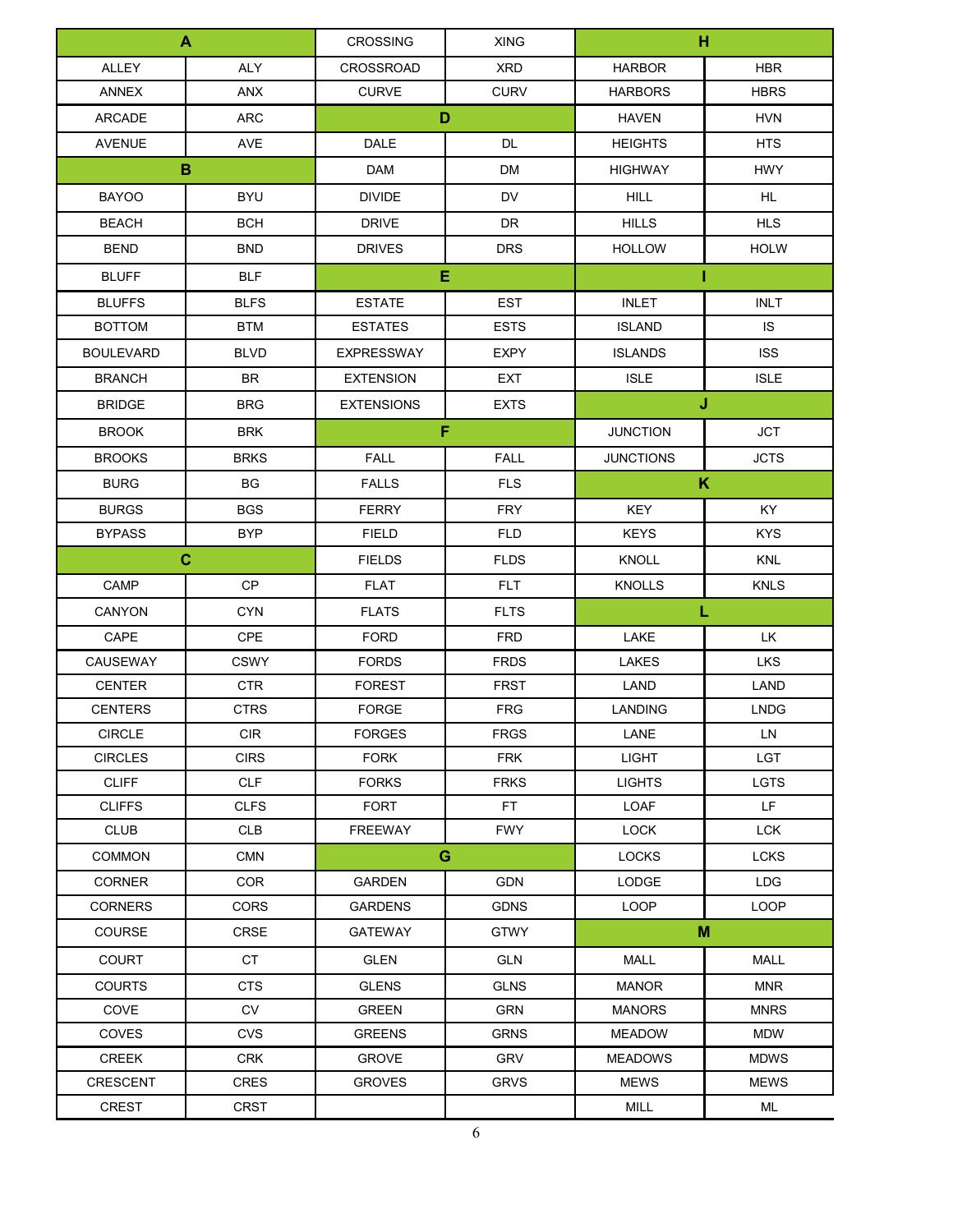| <b>MISSION</b><br><b>MSN</b><br><b>ROADS</b><br><b>RDS</b><br><b>VLG</b><br>VILLAGE<br><b>MTWY</b><br><b>ROUTE</b><br><b>RTE</b><br><b>VLGS</b><br><b>MOTORWAY</b><br><b>VILLAGES</b><br><b>MOUNT</b><br>MT<br><b>ROW</b><br><b>ROW</b><br><b>VILLE</b><br>VL<br><b>VIS</b><br><b>MOUNTAIN</b><br><b>MTN</b><br><b>RUE</b><br><b>RUE</b><br><b>VISTA</b><br><b>RUN</b><br><b>MTNS</b><br><b>RUN</b><br>W<br><b>MOUNTAINS</b><br>$\mathbf{s}$<br>N<br><b>WALK</b><br><b>WALK</b><br><b>NECK</b><br><b>SHL</b><br><b>NCK</b><br><b>SHOAL</b><br><b>WALKS</b><br><b>WALK</b><br>$\mathbf{o}$<br><b>SHOALS</b><br><b>SHLS</b><br>WALL<br>WALL<br><b>SHR</b><br>WAY<br>WAY<br>ORCHARD<br>ORCH<br><b>SHORE</b><br><b>OVAL</b><br>OVAL<br><b>SHORES</b><br><b>SHRS</b><br><b>WAYS</b><br><b>WAYS</b><br><b>OVERPASS</b><br><b>OPAS</b><br><b>SKYWAY</b><br><b>SKWY</b><br>WELL<br>WL<br>P<br><b>SPG</b><br><b>SPRING</b><br>WELLS<br><b>WLS</b><br><b>PARK</b><br><b>PARK</b><br><b>SPRINGS</b><br><b>SPGS</b><br><b>PARKS</b><br><b>PARK</b><br><b>SPUR</b><br><b>SPUR</b><br><b>PARKWAY</b><br><b>PKWY</b><br><b>SPURS</b><br><b>SPUR</b><br>SQ<br><b>PARKWAYS</b><br><b>PKWY</b><br>SQUARE<br><b>PASS</b><br><b>PASS</b><br>SQS<br>SQUARES<br>PASSAGE<br><b>STA</b><br><b>PSGE</b><br><b>STATION</b><br>PATH<br>PATH<br><b>STRAVENUE</b><br><b>STRA</b><br><b>PIKE</b><br><b>PIKE</b><br><b>STREAM</b><br><b>STRM</b><br><b>PINE</b><br><b>PNE</b><br><b>STREET</b><br><b>ST</b><br><b>PNES</b><br><b>STS</b><br><b>PINES</b><br><b>STREETS</b><br><b>PLACE</b><br>PL<br><b>SUMMIT</b><br><b>SMT</b><br>T.<br><b>PLAIN</b><br><b>PLN</b><br><b>PLAINS</b><br><b>PLNS</b><br><b>TERRACE</b><br>TER<br>PLZ<br>PLAZA<br>THROUGHWAY<br><b>TRWY</b><br><b>POIINT</b><br>PT<br>TRACE<br><b>TRCE</b><br><b>POINTS</b><br><b>PTS</b><br><b>TRACK</b><br><b>TRAK</b><br>PORT<br>PRT<br><b>TRAFFICWAY</b><br><b>TRFY</b><br><b>PORTS</b><br><b>PRTS</b><br><b>TRL</b><br><b>TRAIL</b><br><b>PRAIRIE</b><br>PR<br><b>TUNL</b><br><b>TUNNEL</b><br>$\mathbf R$<br><b>TURNPIKE</b><br><b>TPKE</b><br>$\cup$<br><b>RADIAL</b><br>RADL<br><b>RAMP</b><br><b>RAMP</b><br><b>UNDERPASS</b><br><b>UPAS</b><br><b>RANCH</b><br><b>RNCH</b><br><b>UNION</b><br>UN<br><b>UNS</b><br><b>RAPID</b><br><b>RPD</b><br><b>UNIONS</b><br>$\mathbf{V}$<br><b>RAPIDS</b><br><b>RPDS</b><br><b>VLY</b><br><b>REST</b><br>RST<br>VALLEY<br><b>RIDGE</b><br><b>RDG</b><br>VALLEYS<br><b>VLYS</b><br><b>RIDGES</b><br><b>RDGS</b><br><b>VIADUCT</b><br>VIA<br><b>RIVER</b><br><b>RIV</b><br><b>VIEW</b><br>VW | <b>MILLS</b> | <b>MLS</b> | <b>ROAD</b> | <b>RD</b> | <b>VIEWS</b> | <b>VWS</b> |
|--------------------------------------------------------------------------------------------------------------------------------------------------------------------------------------------------------------------------------------------------------------------------------------------------------------------------------------------------------------------------------------------------------------------------------------------------------------------------------------------------------------------------------------------------------------------------------------------------------------------------------------------------------------------------------------------------------------------------------------------------------------------------------------------------------------------------------------------------------------------------------------------------------------------------------------------------------------------------------------------------------------------------------------------------------------------------------------------------------------------------------------------------------------------------------------------------------------------------------------------------------------------------------------------------------------------------------------------------------------------------------------------------------------------------------------------------------------------------------------------------------------------------------------------------------------------------------------------------------------------------------------------------------------------------------------------------------------------------------------------------------------------------------------------------------------------------------------------------------------------------------------------------------------------------------------------------------------------------------------------------------------------------------------------------------------------------------------------------------------------------------------------------------------------------------------------------------------------------------------------------------------------------------------------------------------------------------------------------------------------------------------------------------------------------------------------------------------------------------------------------------------------------------------------------------------------------|--------------|------------|-------------|-----------|--------------|------------|
|                                                                                                                                                                                                                                                                                                                                                                                                                                                                                                                                                                                                                                                                                                                                                                                                                                                                                                                                                                                                                                                                                                                                                                                                                                                                                                                                                                                                                                                                                                                                                                                                                                                                                                                                                                                                                                                                                                                                                                                                                                                                                                                                                                                                                                                                                                                                                                                                                                                                                                                                                                          |              |            |             |           |              |            |
|                                                                                                                                                                                                                                                                                                                                                                                                                                                                                                                                                                                                                                                                                                                                                                                                                                                                                                                                                                                                                                                                                                                                                                                                                                                                                                                                                                                                                                                                                                                                                                                                                                                                                                                                                                                                                                                                                                                                                                                                                                                                                                                                                                                                                                                                                                                                                                                                                                                                                                                                                                          |              |            |             |           |              |            |
|                                                                                                                                                                                                                                                                                                                                                                                                                                                                                                                                                                                                                                                                                                                                                                                                                                                                                                                                                                                                                                                                                                                                                                                                                                                                                                                                                                                                                                                                                                                                                                                                                                                                                                                                                                                                                                                                                                                                                                                                                                                                                                                                                                                                                                                                                                                                                                                                                                                                                                                                                                          |              |            |             |           |              |            |
|                                                                                                                                                                                                                                                                                                                                                                                                                                                                                                                                                                                                                                                                                                                                                                                                                                                                                                                                                                                                                                                                                                                                                                                                                                                                                                                                                                                                                                                                                                                                                                                                                                                                                                                                                                                                                                                                                                                                                                                                                                                                                                                                                                                                                                                                                                                                                                                                                                                                                                                                                                          |              |            |             |           |              |            |
|                                                                                                                                                                                                                                                                                                                                                                                                                                                                                                                                                                                                                                                                                                                                                                                                                                                                                                                                                                                                                                                                                                                                                                                                                                                                                                                                                                                                                                                                                                                                                                                                                                                                                                                                                                                                                                                                                                                                                                                                                                                                                                                                                                                                                                                                                                                                                                                                                                                                                                                                                                          |              |            |             |           |              |            |
|                                                                                                                                                                                                                                                                                                                                                                                                                                                                                                                                                                                                                                                                                                                                                                                                                                                                                                                                                                                                                                                                                                                                                                                                                                                                                                                                                                                                                                                                                                                                                                                                                                                                                                                                                                                                                                                                                                                                                                                                                                                                                                                                                                                                                                                                                                                                                                                                                                                                                                                                                                          |              |            |             |           |              |            |
|                                                                                                                                                                                                                                                                                                                                                                                                                                                                                                                                                                                                                                                                                                                                                                                                                                                                                                                                                                                                                                                                                                                                                                                                                                                                                                                                                                                                                                                                                                                                                                                                                                                                                                                                                                                                                                                                                                                                                                                                                                                                                                                                                                                                                                                                                                                                                                                                                                                                                                                                                                          |              |            |             |           |              |            |
|                                                                                                                                                                                                                                                                                                                                                                                                                                                                                                                                                                                                                                                                                                                                                                                                                                                                                                                                                                                                                                                                                                                                                                                                                                                                                                                                                                                                                                                                                                                                                                                                                                                                                                                                                                                                                                                                                                                                                                                                                                                                                                                                                                                                                                                                                                                                                                                                                                                                                                                                                                          |              |            |             |           |              |            |
|                                                                                                                                                                                                                                                                                                                                                                                                                                                                                                                                                                                                                                                                                                                                                                                                                                                                                                                                                                                                                                                                                                                                                                                                                                                                                                                                                                                                                                                                                                                                                                                                                                                                                                                                                                                                                                                                                                                                                                                                                                                                                                                                                                                                                                                                                                                                                                                                                                                                                                                                                                          |              |            |             |           |              |            |
|                                                                                                                                                                                                                                                                                                                                                                                                                                                                                                                                                                                                                                                                                                                                                                                                                                                                                                                                                                                                                                                                                                                                                                                                                                                                                                                                                                                                                                                                                                                                                                                                                                                                                                                                                                                                                                                                                                                                                                                                                                                                                                                                                                                                                                                                                                                                                                                                                                                                                                                                                                          |              |            |             |           |              |            |
|                                                                                                                                                                                                                                                                                                                                                                                                                                                                                                                                                                                                                                                                                                                                                                                                                                                                                                                                                                                                                                                                                                                                                                                                                                                                                                                                                                                                                                                                                                                                                                                                                                                                                                                                                                                                                                                                                                                                                                                                                                                                                                                                                                                                                                                                                                                                                                                                                                                                                                                                                                          |              |            |             |           |              |            |
|                                                                                                                                                                                                                                                                                                                                                                                                                                                                                                                                                                                                                                                                                                                                                                                                                                                                                                                                                                                                                                                                                                                                                                                                                                                                                                                                                                                                                                                                                                                                                                                                                                                                                                                                                                                                                                                                                                                                                                                                                                                                                                                                                                                                                                                                                                                                                                                                                                                                                                                                                                          |              |            |             |           |              |            |
|                                                                                                                                                                                                                                                                                                                                                                                                                                                                                                                                                                                                                                                                                                                                                                                                                                                                                                                                                                                                                                                                                                                                                                                                                                                                                                                                                                                                                                                                                                                                                                                                                                                                                                                                                                                                                                                                                                                                                                                                                                                                                                                                                                                                                                                                                                                                                                                                                                                                                                                                                                          |              |            |             |           |              |            |
|                                                                                                                                                                                                                                                                                                                                                                                                                                                                                                                                                                                                                                                                                                                                                                                                                                                                                                                                                                                                                                                                                                                                                                                                                                                                                                                                                                                                                                                                                                                                                                                                                                                                                                                                                                                                                                                                                                                                                                                                                                                                                                                                                                                                                                                                                                                                                                                                                                                                                                                                                                          |              |            |             |           |              |            |
|                                                                                                                                                                                                                                                                                                                                                                                                                                                                                                                                                                                                                                                                                                                                                                                                                                                                                                                                                                                                                                                                                                                                                                                                                                                                                                                                                                                                                                                                                                                                                                                                                                                                                                                                                                                                                                                                                                                                                                                                                                                                                                                                                                                                                                                                                                                                                                                                                                                                                                                                                                          |              |            |             |           |              |            |
|                                                                                                                                                                                                                                                                                                                                                                                                                                                                                                                                                                                                                                                                                                                                                                                                                                                                                                                                                                                                                                                                                                                                                                                                                                                                                                                                                                                                                                                                                                                                                                                                                                                                                                                                                                                                                                                                                                                                                                                                                                                                                                                                                                                                                                                                                                                                                                                                                                                                                                                                                                          |              |            |             |           |              |            |
|                                                                                                                                                                                                                                                                                                                                                                                                                                                                                                                                                                                                                                                                                                                                                                                                                                                                                                                                                                                                                                                                                                                                                                                                                                                                                                                                                                                                                                                                                                                                                                                                                                                                                                                                                                                                                                                                                                                                                                                                                                                                                                                                                                                                                                                                                                                                                                                                                                                                                                                                                                          |              |            |             |           |              |            |
|                                                                                                                                                                                                                                                                                                                                                                                                                                                                                                                                                                                                                                                                                                                                                                                                                                                                                                                                                                                                                                                                                                                                                                                                                                                                                                                                                                                                                                                                                                                                                                                                                                                                                                                                                                                                                                                                                                                                                                                                                                                                                                                                                                                                                                                                                                                                                                                                                                                                                                                                                                          |              |            |             |           |              |            |
|                                                                                                                                                                                                                                                                                                                                                                                                                                                                                                                                                                                                                                                                                                                                                                                                                                                                                                                                                                                                                                                                                                                                                                                                                                                                                                                                                                                                                                                                                                                                                                                                                                                                                                                                                                                                                                                                                                                                                                                                                                                                                                                                                                                                                                                                                                                                                                                                                                                                                                                                                                          |              |            |             |           |              |            |
|                                                                                                                                                                                                                                                                                                                                                                                                                                                                                                                                                                                                                                                                                                                                                                                                                                                                                                                                                                                                                                                                                                                                                                                                                                                                                                                                                                                                                                                                                                                                                                                                                                                                                                                                                                                                                                                                                                                                                                                                                                                                                                                                                                                                                                                                                                                                                                                                                                                                                                                                                                          |              |            |             |           |              |            |
|                                                                                                                                                                                                                                                                                                                                                                                                                                                                                                                                                                                                                                                                                                                                                                                                                                                                                                                                                                                                                                                                                                                                                                                                                                                                                                                                                                                                                                                                                                                                                                                                                                                                                                                                                                                                                                                                                                                                                                                                                                                                                                                                                                                                                                                                                                                                                                                                                                                                                                                                                                          |              |            |             |           |              |            |
|                                                                                                                                                                                                                                                                                                                                                                                                                                                                                                                                                                                                                                                                                                                                                                                                                                                                                                                                                                                                                                                                                                                                                                                                                                                                                                                                                                                                                                                                                                                                                                                                                                                                                                                                                                                                                                                                                                                                                                                                                                                                                                                                                                                                                                                                                                                                                                                                                                                                                                                                                                          |              |            |             |           |              |            |
|                                                                                                                                                                                                                                                                                                                                                                                                                                                                                                                                                                                                                                                                                                                                                                                                                                                                                                                                                                                                                                                                                                                                                                                                                                                                                                                                                                                                                                                                                                                                                                                                                                                                                                                                                                                                                                                                                                                                                                                                                                                                                                                                                                                                                                                                                                                                                                                                                                                                                                                                                                          |              |            |             |           |              |            |
|                                                                                                                                                                                                                                                                                                                                                                                                                                                                                                                                                                                                                                                                                                                                                                                                                                                                                                                                                                                                                                                                                                                                                                                                                                                                                                                                                                                                                                                                                                                                                                                                                                                                                                                                                                                                                                                                                                                                                                                                                                                                                                                                                                                                                                                                                                                                                                                                                                                                                                                                                                          |              |            |             |           |              |            |
|                                                                                                                                                                                                                                                                                                                                                                                                                                                                                                                                                                                                                                                                                                                                                                                                                                                                                                                                                                                                                                                                                                                                                                                                                                                                                                                                                                                                                                                                                                                                                                                                                                                                                                                                                                                                                                                                                                                                                                                                                                                                                                                                                                                                                                                                                                                                                                                                                                                                                                                                                                          |              |            |             |           |              |            |
|                                                                                                                                                                                                                                                                                                                                                                                                                                                                                                                                                                                                                                                                                                                                                                                                                                                                                                                                                                                                                                                                                                                                                                                                                                                                                                                                                                                                                                                                                                                                                                                                                                                                                                                                                                                                                                                                                                                                                                                                                                                                                                                                                                                                                                                                                                                                                                                                                                                                                                                                                                          |              |            |             |           |              |            |
|                                                                                                                                                                                                                                                                                                                                                                                                                                                                                                                                                                                                                                                                                                                                                                                                                                                                                                                                                                                                                                                                                                                                                                                                                                                                                                                                                                                                                                                                                                                                                                                                                                                                                                                                                                                                                                                                                                                                                                                                                                                                                                                                                                                                                                                                                                                                                                                                                                                                                                                                                                          |              |            |             |           |              |            |
|                                                                                                                                                                                                                                                                                                                                                                                                                                                                                                                                                                                                                                                                                                                                                                                                                                                                                                                                                                                                                                                                                                                                                                                                                                                                                                                                                                                                                                                                                                                                                                                                                                                                                                                                                                                                                                                                                                                                                                                                                                                                                                                                                                                                                                                                                                                                                                                                                                                                                                                                                                          |              |            |             |           |              |            |
|                                                                                                                                                                                                                                                                                                                                                                                                                                                                                                                                                                                                                                                                                                                                                                                                                                                                                                                                                                                                                                                                                                                                                                                                                                                                                                                                                                                                                                                                                                                                                                                                                                                                                                                                                                                                                                                                                                                                                                                                                                                                                                                                                                                                                                                                                                                                                                                                                                                                                                                                                                          |              |            |             |           |              |            |
|                                                                                                                                                                                                                                                                                                                                                                                                                                                                                                                                                                                                                                                                                                                                                                                                                                                                                                                                                                                                                                                                                                                                                                                                                                                                                                                                                                                                                                                                                                                                                                                                                                                                                                                                                                                                                                                                                                                                                                                                                                                                                                                                                                                                                                                                                                                                                                                                                                                                                                                                                                          |              |            |             |           |              |            |
|                                                                                                                                                                                                                                                                                                                                                                                                                                                                                                                                                                                                                                                                                                                                                                                                                                                                                                                                                                                                                                                                                                                                                                                                                                                                                                                                                                                                                                                                                                                                                                                                                                                                                                                                                                                                                                                                                                                                                                                                                                                                                                                                                                                                                                                                                                                                                                                                                                                                                                                                                                          |              |            |             |           |              |            |
|                                                                                                                                                                                                                                                                                                                                                                                                                                                                                                                                                                                                                                                                                                                                                                                                                                                                                                                                                                                                                                                                                                                                                                                                                                                                                                                                                                                                                                                                                                                                                                                                                                                                                                                                                                                                                                                                                                                                                                                                                                                                                                                                                                                                                                                                                                                                                                                                                                                                                                                                                                          |              |            |             |           |              |            |
|                                                                                                                                                                                                                                                                                                                                                                                                                                                                                                                                                                                                                                                                                                                                                                                                                                                                                                                                                                                                                                                                                                                                                                                                                                                                                                                                                                                                                                                                                                                                                                                                                                                                                                                                                                                                                                                                                                                                                                                                                                                                                                                                                                                                                                                                                                                                                                                                                                                                                                                                                                          |              |            |             |           |              |            |
|                                                                                                                                                                                                                                                                                                                                                                                                                                                                                                                                                                                                                                                                                                                                                                                                                                                                                                                                                                                                                                                                                                                                                                                                                                                                                                                                                                                                                                                                                                                                                                                                                                                                                                                                                                                                                                                                                                                                                                                                                                                                                                                                                                                                                                                                                                                                                                                                                                                                                                                                                                          |              |            |             |           |              |            |
|                                                                                                                                                                                                                                                                                                                                                                                                                                                                                                                                                                                                                                                                                                                                                                                                                                                                                                                                                                                                                                                                                                                                                                                                                                                                                                                                                                                                                                                                                                                                                                                                                                                                                                                                                                                                                                                                                                                                                                                                                                                                                                                                                                                                                                                                                                                                                                                                                                                                                                                                                                          |              |            |             |           |              |            |
|                                                                                                                                                                                                                                                                                                                                                                                                                                                                                                                                                                                                                                                                                                                                                                                                                                                                                                                                                                                                                                                                                                                                                                                                                                                                                                                                                                                                                                                                                                                                                                                                                                                                                                                                                                                                                                                                                                                                                                                                                                                                                                                                                                                                                                                                                                                                                                                                                                                                                                                                                                          |              |            |             |           |              |            |
|                                                                                                                                                                                                                                                                                                                                                                                                                                                                                                                                                                                                                                                                                                                                                                                                                                                                                                                                                                                                                                                                                                                                                                                                                                                                                                                                                                                                                                                                                                                                                                                                                                                                                                                                                                                                                                                                                                                                                                                                                                                                                                                                                                                                                                                                                                                                                                                                                                                                                                                                                                          |              |            |             |           |              |            |
|                                                                                                                                                                                                                                                                                                                                                                                                                                                                                                                                                                                                                                                                                                                                                                                                                                                                                                                                                                                                                                                                                                                                                                                                                                                                                                                                                                                                                                                                                                                                                                                                                                                                                                                                                                                                                                                                                                                                                                                                                                                                                                                                                                                                                                                                                                                                                                                                                                                                                                                                                                          |              |            |             |           |              |            |
|                                                                                                                                                                                                                                                                                                                                                                                                                                                                                                                                                                                                                                                                                                                                                                                                                                                                                                                                                                                                                                                                                                                                                                                                                                                                                                                                                                                                                                                                                                                                                                                                                                                                                                                                                                                                                                                                                                                                                                                                                                                                                                                                                                                                                                                                                                                                                                                                                                                                                                                                                                          |              |            |             |           |              |            |
|                                                                                                                                                                                                                                                                                                                                                                                                                                                                                                                                                                                                                                                                                                                                                                                                                                                                                                                                                                                                                                                                                                                                                                                                                                                                                                                                                                                                                                                                                                                                                                                                                                                                                                                                                                                                                                                                                                                                                                                                                                                                                                                                                                                                                                                                                                                                                                                                                                                                                                                                                                          |              |            |             |           |              |            |
|                                                                                                                                                                                                                                                                                                                                                                                                                                                                                                                                                                                                                                                                                                                                                                                                                                                                                                                                                                                                                                                                                                                                                                                                                                                                                                                                                                                                                                                                                                                                                                                                                                                                                                                                                                                                                                                                                                                                                                                                                                                                                                                                                                                                                                                                                                                                                                                                                                                                                                                                                                          |              |            |             | 7         |              |            |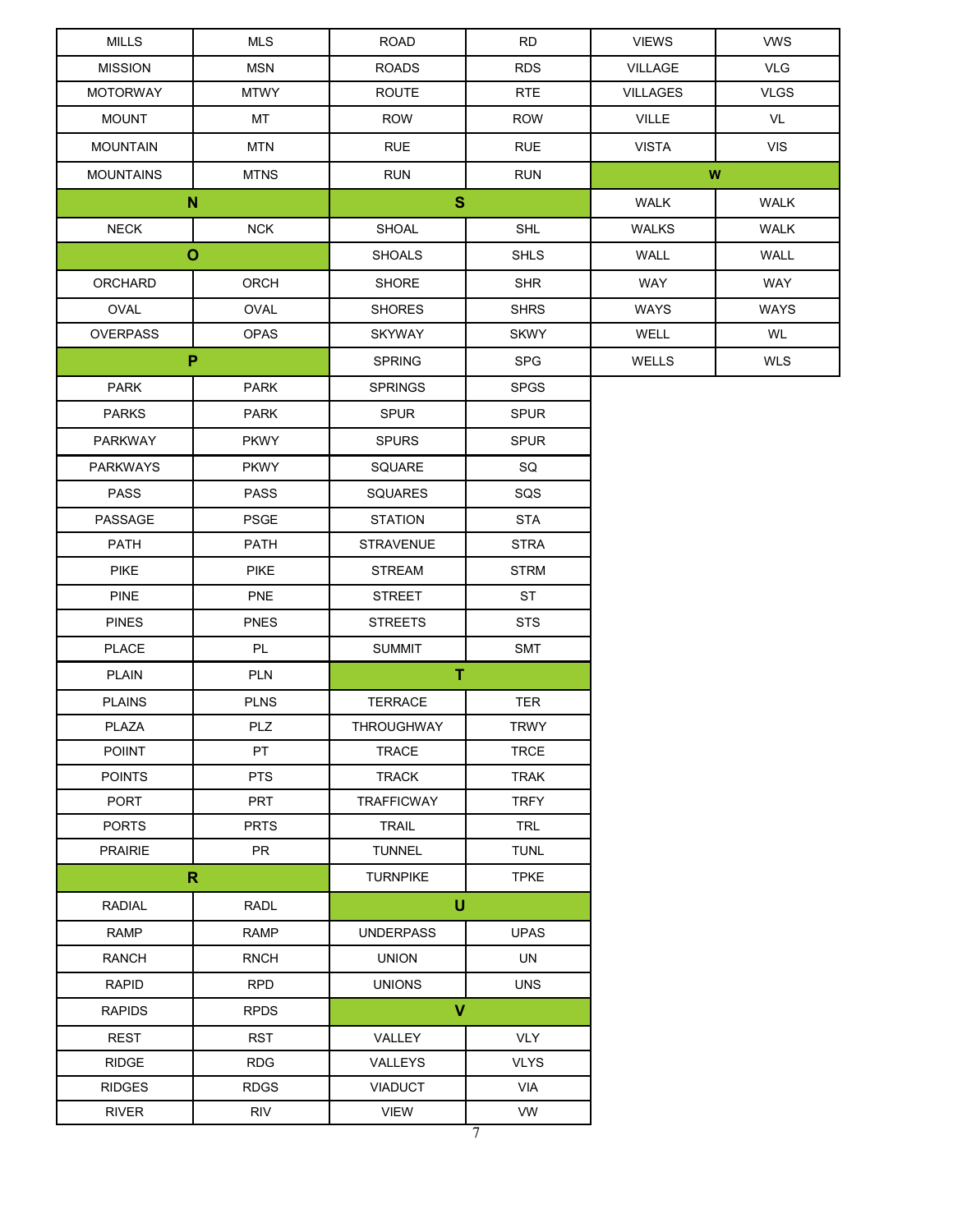### **Holiday Schedule — 2021**

#### **Martin Luther King Jr. Day — January 18**

From Thursday, January 14th, the 48-hr notice will be Tuesday, January 19th at the time of call

From Friday, January 15th, the 48-hr notice will be Wednesday, January 20th at the time call

From Saturday, January 16th, Sunday, January 17th & Monday, January 18th, the 48-hr notice will be Thursday, January 21st at 12am

**Presidents Day — February 15**

From Thursday, February 11th, the 48-hr notice will be Tuesday, February 16th at the time of call

From Friday, February 12th, the 48-hr notice will be Wednesday, February 17th at the time call

From Saturday, February 13th, Sunday, February 14th, & Monday, February 15th, the 48-hr notice will be Thursday, February 18th at 12am

**Memorial Day — May 31**

From Thursday, May 27th, the 48-hr notice will be Tuesday, June 1st at the time of call

From Friday, May 28th, the 48-hr notice will be Wednesday, June 2nd at the time call

From Saturday, May 29th, Sunday, May 30th & Monday, May 31st, the 48-hr notice will be Thursday, June 3rd at 12am

**Independence Day — July 5 (Observed)**

From Thursday, July 1st, the 48-hr notice will be Tuesday, July 5th at the time of call

From Friday, July 3rd, the 48-hr notice will be Wednesday, July 7th at the time of call

From Saturday, July 3rd, Sunday, July 4th, & Monday, July 5th, the 48-hr notice will be Tuesday, July 8th at 12am

**Labor Day — September 6**

From Thursday, September 2nd, the 48-hr notice will be Tuesday, September 7th at the time of call

From Friday, September 3rd, the 48-hr notice will be Wednesday, September 8th at the time call

From Saturday, September 4th, Sunday, September 5th & Monday, September 6th, the 48-hr notice will be Thursday, September 9th at 12am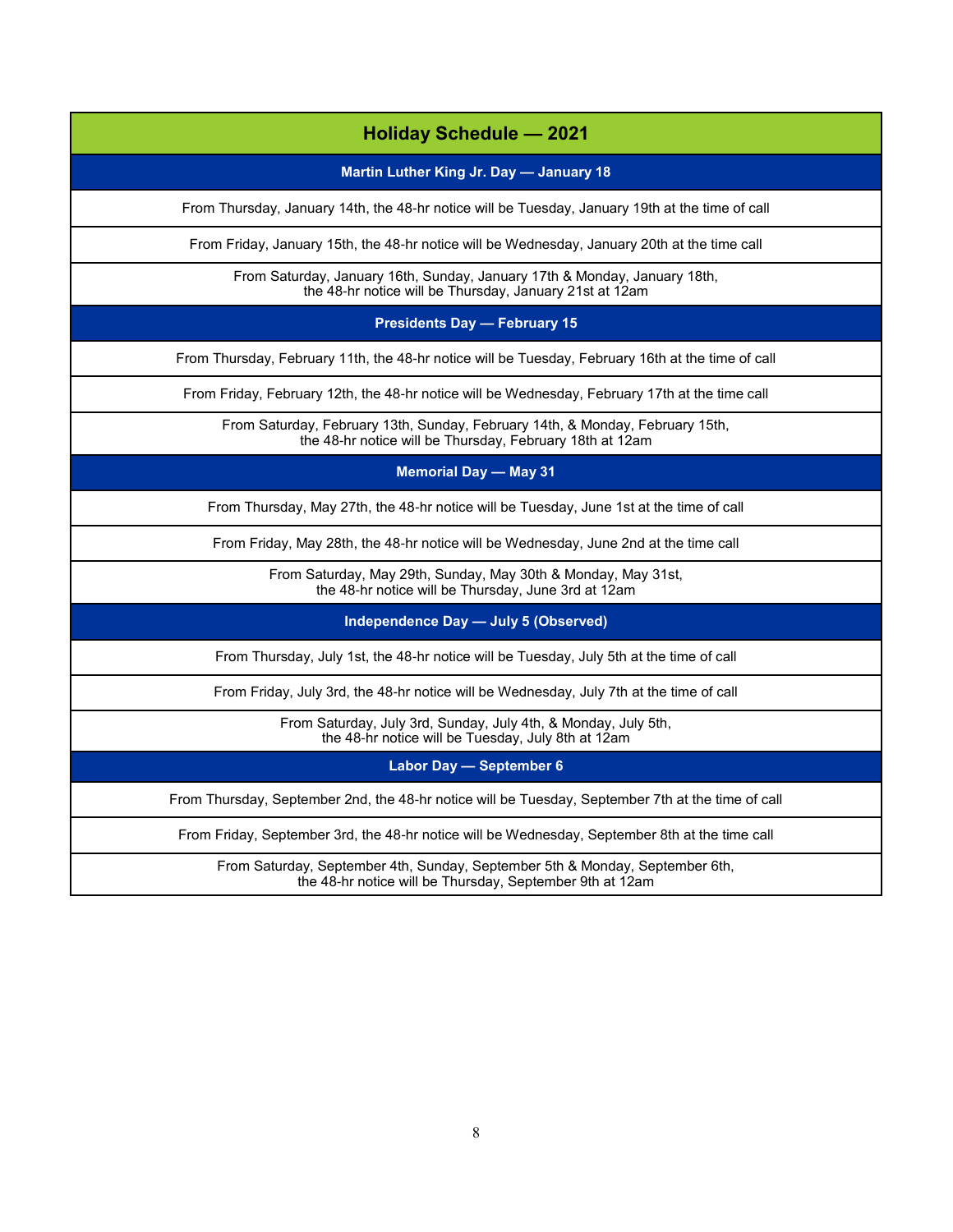#### **Holiday Schedule — 2021 (continued)**

**Columbus Day — October 11**

From Thursday, October 7th, the 48-hr notice will be Tuesday, October 12th at the time of call

From Friday, October 8th, the 48-hr notice will be Wednesday, October 13th at the time call

From Saturday, October 9th, Sunday, October 10th & Monday, October 11th, the 48-hr notice will be Thursday, October 14th at 12am

**Veterans Day — November 11**

From Tuesday, November 9th, the 48-hr notice will be Friday, November 12th at time of call

From Wednesday, November 10th, the 48-hr notice will be Wednesday, November 15th at the time of call

From Thursday, November 11th, the 48-hr notice will be Tuesday, November 16th at 12am

**Thanksgiving Day — November 25**

From Tuesday, November 23rd, the 48-hr notice will be Friday, November 26th at the time of call

From Wednesday, November 24th, the 48-hr notice will be Monday, November 29th at the time of call

From Thursday, November 25th, the 48-hr notice will be Tuesday, November 30th at 12am

**Christmas Day — December 24 (Observed)**

From Wednesday, December 22nd, the 48-hr notice will be Monday, December 27th at the time of call

From Thursday, December 23rd, the 48-hr notice will be Tuesday, December 28th at the time of call

From Friday, December 24th, the 48-hr notice will be Wednesday, December 29th at 12am

**News Years Day — December 31 (Observed)** 

From Wednesday, December 29th, the 48-hr notice will be Monday, January 3rd at the time of call

From Thursday, December 30th, the 48-hr notice will be Tuesday, January 4th at the time of call

From Friday, December 1st, the 48-hr notice will be Wednesday, January 5th at 12am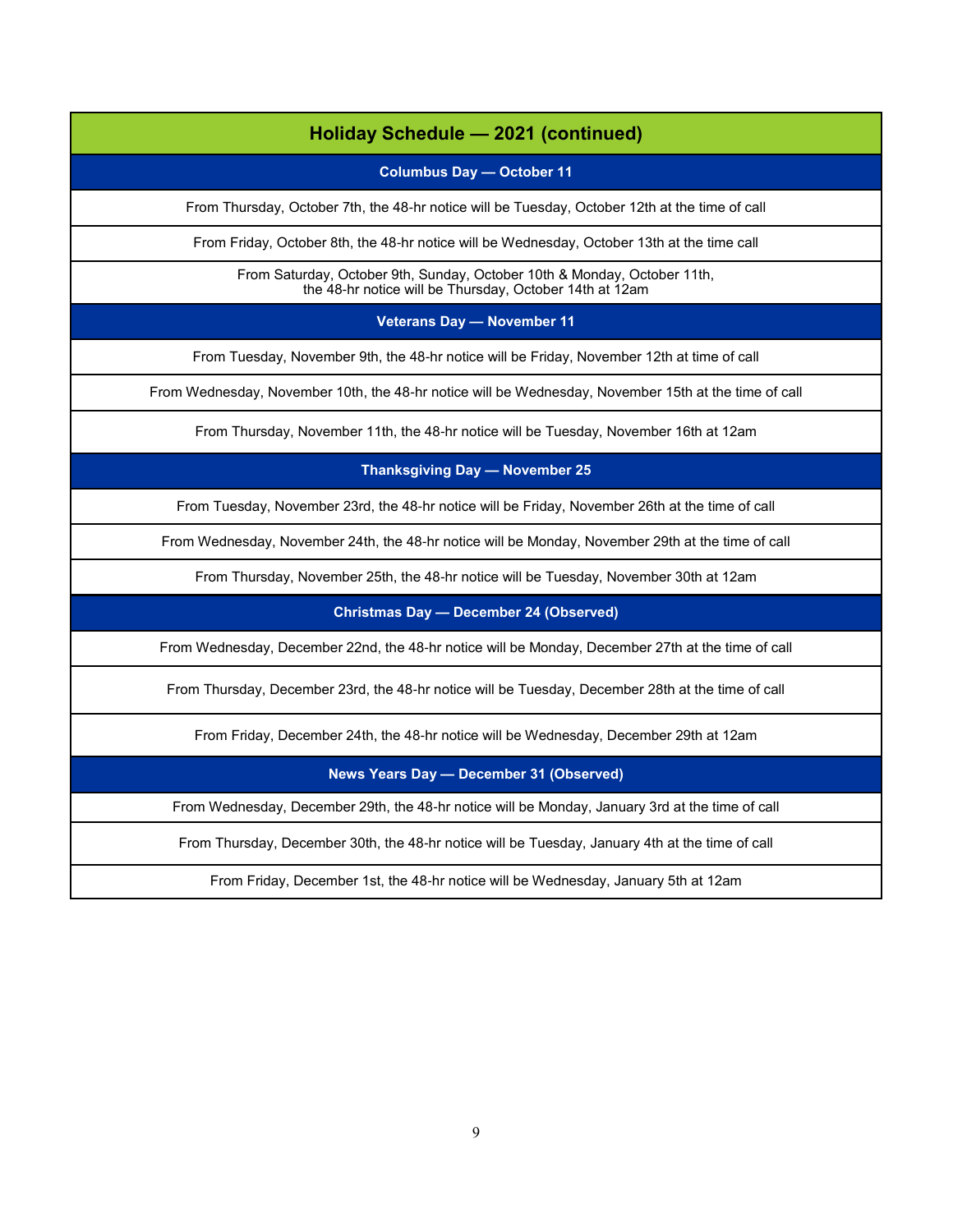| <b>Julian Date Calendar</b><br><b>Perpetual</b> |     |     |            |     |            |     |     |     |            |     |            |            |                         |
|-------------------------------------------------|-----|-----|------------|-----|------------|-----|-----|-----|------------|-----|------------|------------|-------------------------|
| <b>Day</b>                                      | Jan | Feb | <b>Mar</b> | Apr | <b>May</b> | Jun | Jul | Aug | <b>Sep</b> | Oct | <b>Nov</b> | <b>Dec</b> | <b>Day</b>              |
| 1                                               | 001 | 032 | 060        | 091 | 121        | 152 | 182 | 213 | 244        | 274 | 305        | 335        | 1                       |
| $\overline{\mathbf{2}}$                         | 002 | 033 | 061        | 092 | 122        | 153 | 183 | 214 | 245        | 275 | 306        | 336        | $\overline{\mathbf{2}}$ |
| 3                                               | 003 | 034 | 062        | 093 | 123        | 154 | 184 | 215 | 246        | 276 | 307        | 337        | 3                       |
| 4                                               | 004 | 035 | 063        | 094 | 124        | 155 | 185 | 216 | 247        | 277 | 308        | 338        | 4                       |
| 5                                               | 005 | 036 | 064        | 095 | 125        | 156 | 186 | 217 | 248        | 278 | 309        | 339        | 5                       |
| $6\phantom{a}$                                  | 006 | 037 | 065        | 096 | 126        | 157 | 187 | 218 | 249        | 279 | 310        | 340        | 6                       |
| 7                                               | 007 | 038 | 066        | 097 | 127        | 158 | 188 | 219 | 250        | 280 | 311        | 341        | $\overline{7}$          |
| 8                                               | 008 | 039 | 067        | 098 | 128        | 159 | 189 | 220 | 251        | 281 | 312        | 342        | $\boldsymbol{8}$        |
| 9                                               | 009 | 040 | 068        | 099 | 129        | 160 | 190 | 221 | 252        | 282 | 313        | 343        | 9                       |
| 10                                              | 010 | 041 | 069        | 100 | 130        | 161 | 191 | 222 | 253        | 283 | 314        | 344        | 10                      |
| 11                                              | 011 | 042 | 070        | 101 | 131        | 162 | 192 | 223 | 254        | 284 | 315        | 345        | 11                      |
| 12                                              | 012 | 043 | 071        | 102 | 132        | 163 | 193 | 224 | 255        | 285 | 316        | 346        | 12                      |
| 13                                              | 013 | 044 | 072        | 103 | 133        | 164 | 194 | 225 | 256        | 286 | 317        | 347        | 13                      |
| 14                                              | 014 | 045 | 073        | 104 | 134        | 165 | 195 | 226 | 257        | 287 | 318        | 348        | 14                      |
| 15                                              | 015 | 046 | 074        | 105 | 135        | 166 | 196 | 227 | 258        | 288 | 319        | 349        | 15                      |
| 16                                              | 016 | 047 | 075        | 106 | 136        | 167 | 197 | 228 | 259        | 289 | 320        | 350        | 16                      |
| 17                                              | 017 | 048 | 076        | 107 | 137        | 168 | 198 | 229 | 260        | 290 | 321        | 351        | 17                      |
| 18                                              | 018 | 049 | 077        | 108 | 138        | 169 | 199 | 230 | 261        | 291 | 322        | 352        | 18                      |
| 19                                              | 019 | 050 | 078        | 109 | 139        | 170 | 200 | 231 | 262        | 292 | 323        | 353        | 19                      |
| 20                                              | 020 | 051 | 079        | 110 | 140        | 171 | 201 | 232 | 263        | 293 | 324        | 354        | 20                      |
| 21                                              | 021 | 052 | 080        | 111 | 141        | 172 | 202 | 233 | 264        | 294 | 325        | 355        | 21                      |
| 22                                              | 022 | 053 | 081        | 112 | 142        | 173 | 203 | 234 | 265        | 295 | 326        | 356        | 22                      |
| 23                                              | 023 | 054 | 082        | 113 | 143        | 174 | 204 | 235 | 266        | 296 | 327        | 357        | 23                      |
| 24                                              | 024 | 055 | 083        | 114 | 144        | 175 | 205 | 236 | 267        | 297 | 328        | 358        | 24                      |
| 25                                              | 025 | 056 | 084        | 115 | 145        | 176 | 206 | 237 | 268        | 298 | 329        | 359        | 25                      |
| 26                                              | 026 | 057 | 085        | 116 | 146        | 177 | 207 | 238 | 269        | 299 | 330        | 360        | 26                      |
| 27                                              | 027 | 058 | 086        | 117 | 147        | 178 | 208 | 239 | 270        | 300 | 331        | 361        | 27                      |
| 28                                              | 028 | 059 | 087        | 118 | 148        | 179 | 209 | 240 | 271        | 301 | 332        | 352        | 28                      |
| 29                                              | 029 |     | 088        | 119 | 149        | 180 | 210 | 241 | 272        | 302 | 333        | 363        | 29                      |
| 30                                              | 030 |     | 089        | 120 | 150        | 181 | 211 | 242 | 273        | 303 | 334        | 364        | 30                      |
| 31                                              | 031 |     | 090        |     | 151        |     | 212 | 243 |            | 304 |            | 365        | 31                      |